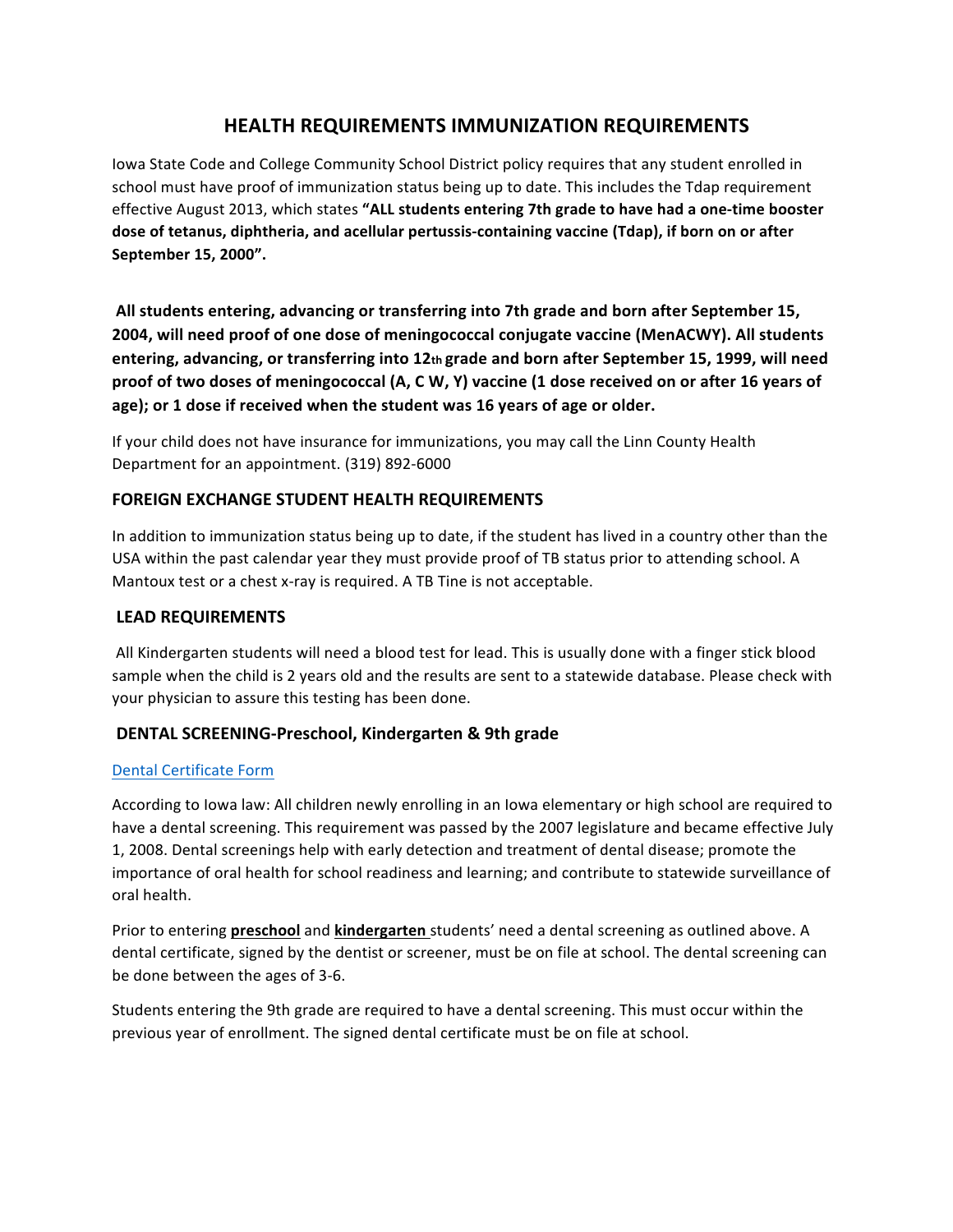### **PHYSICAL REQUIREMENTS:**

Physical exams are recommended entering grades K, 2, 5, 7, 9, 11 and are required yearly for preschool students and for 7-12 grade athletic participation.

**Preschool/AK/Kindergarten**

**Physical 1st-6th Grade Physical** 

#### **SPORTS PHYSICALS:**

Physical exams are required by the state of Iowa yearly for athletic participation. A current physical (within the last 12 months) must be on file in the Activities Office before participation is allowed.

#### Sports Physical 7th-12th grade Iowa Athletics

#### **CONCUSSION STATEMENT:**

By Iowa law 7th-12th grade students participating in extracurricular interscholastic activities will be required to have a signed Concussion Fact Sheet on file in the Activities office prior to their 1st official practice for school sports, including cheerleading and dance. **Concussion in HS Sports Fact Sheet** 

#### **VISION REQUIREMENT:**

According to Iowa Law, a parent or guardian of a child who is to be enrolled in a public or accredited nonpublic elementary school shall ensure the child is screened for vision impairment at least once before enrollment in Kindergarten and again before enrollment in the 3rd grade.

To be valid, the vision screening shall be performed no earlier than one year prior to the date of enrollment and no later than six months after the date of child's enrollment into both Kindergarten and third grade.

Please have the Certificate of Vision Screening form completed and returned to the school by registration, before the start of the school year. Other vision screening forms are accepted but must include all information as indicated on the Certificate of Vision Screening.

#### **PERIODIC SCREENINGS:**

Hearing Screening All students in ECS, Preschool, Alternative kindergarten, K, 1, 2, 5, will have their hearing screened per GWAEA. New students and those with a known loss may also have their hearing screened. Parents will be notified of concerns. If you do NOT want this screening done, you must send a written note to the nurse in the school your child attends.

### **Vision Screening**

No routine vision screening is offered per GWAEA. See above Vision Requirements pertaining to Kindergarten and 3rd grade students. It is recommended that all children visit their family eye doctor for a complete eye health examination.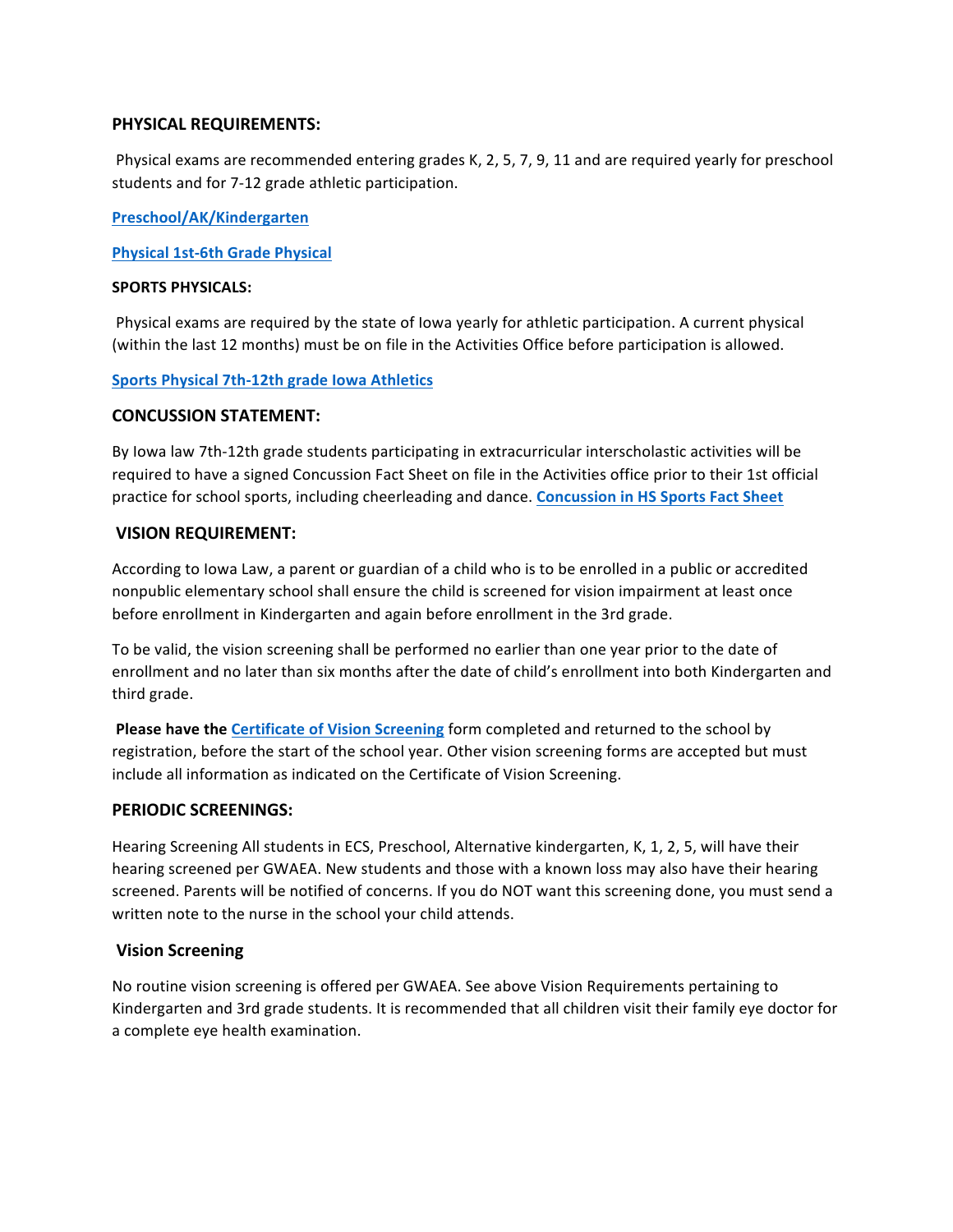# **Dental Screening**

All students in Preschool, Kindergarten, 1st, 2nd and 8th grade will have a "general observation" dental screening performed by a dental hygienist from St. Luke's Dental Health Center. This dental screening is non-invasive and is done with a flashlight. A dental screening does not replace an exam by a dentist. If you do not want your child to receive a dental screening, you must send a written note to the nurse in the school your child attends.

# **CCSD Medical Forms**

- Allergy/Anaphylaxis Action Plan
- Asthma Action Plan
- Asthma or Airway Constricting Medication Self-Administration Consent Form
- Concussion/Ins. Waiver/Acknowledgement Form
- Diabetic Management Plan/IHP
- Diet Modification Request Form
- **Medication Administration Policy/Form**
- Seizure Action Plan for School

#### **ADMINISTRATION OF MEDICATION TO STUDENTS Board Policy 504.3**

Some students may need prescription and nonprescription medication to participate in their educational program.

Medication shall be administered when the student's parent or guardian (hereafter "parent") provides a signed and dated written statement requesting medication administration and the medication is in the original, labeled container, either as dispensed or in the manufacturer's container.

With parental/guardian permission, the following over the counter medications may be given to a student as needed; Tylenol per label directions, Tums (10th-12th grades only), Throat lozenges (7th-12th grade only), throat spray, and Benadryl cream and/or Benadryl orally per label directions for severe allergic reaction. All other over the counter medications require a written doctor's order, a medication permission form signed by parent/guardian, and the parent/guardian must supply the medication to the nurse's office in the original labeled container. Natural remedies and supplements, if needed, should be administered at home, and not in the school setting.

After multiple student requests and administrations of Tylenol, communication with the parent/guardian may occur for follow-up. A legal prescriber's\* signature will then be required for further administrations for the remainder of the school year.

When administration of the medication requires ongoing professional health judgment, the licensed health personnel shall develop an individual health plan with the student and the student's parent.